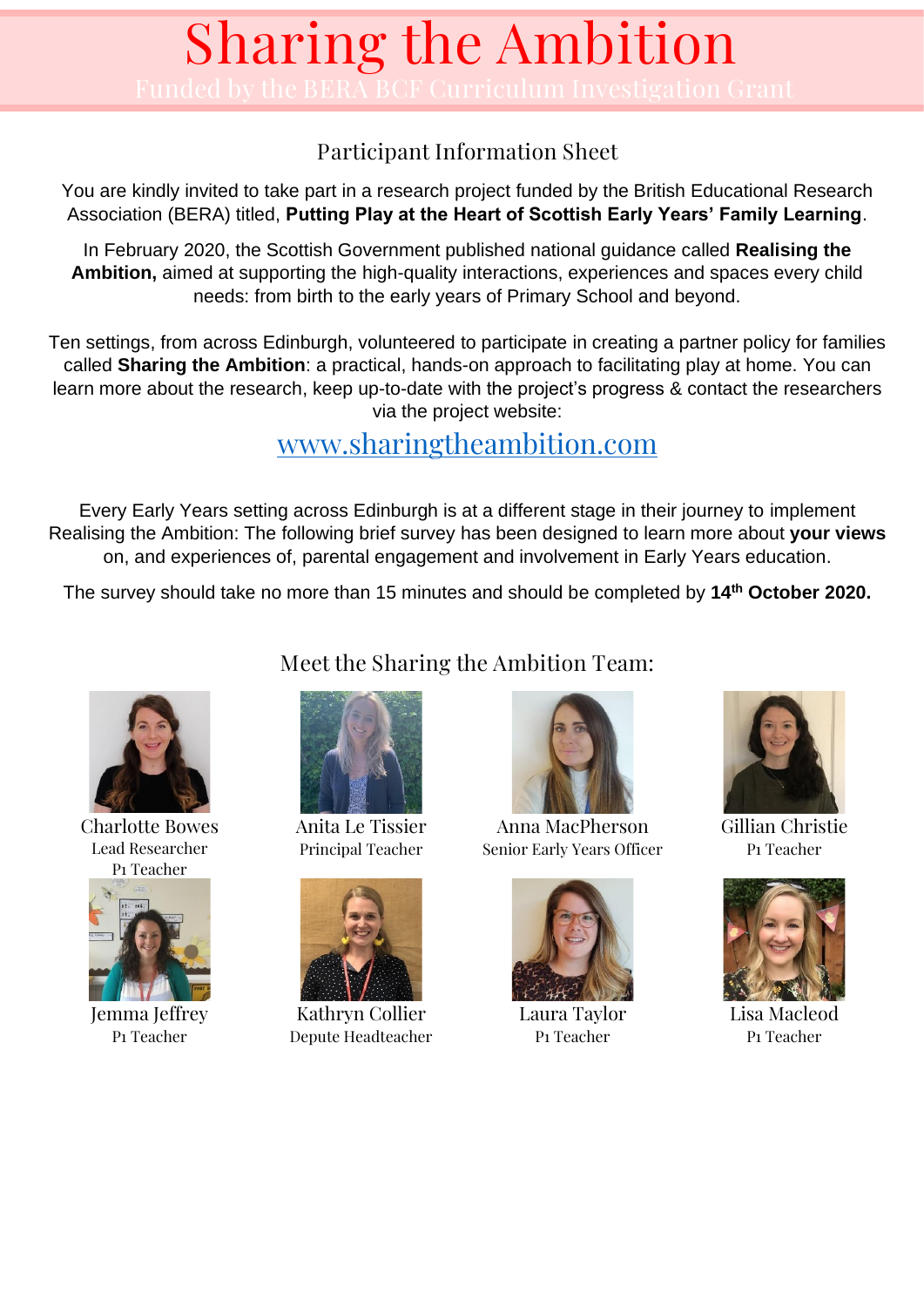

Lisa McLaughlin Principal Teacher



Mhairi Ritchie Development Officer



Rowan Hagdorn Early Years Practitioner

**Covid-19 Restrictions:** Whilst this survey, the research project and resulting resource will discuss engaging families in their child's Early Years education, City of Edinburgh Council and national Covid-19 guidance will limit the nature of parental engagement and involvement. Please offer your answers in relation to the ideal scenario where Covid-19 is no longer a consideration.

Please note that, throughout the survey, the term:

- **Early Years Setting** is used to refer to Nursery 2, Nursery and Primary 1/Reception provisions: schools, nurseries and early learning and childcare centres.
- **Staff** is used to refer to all practitioners that work within Early Years settings.

Section A

Q1. a.) Where do you currently work?

#### **PLEASE SELECT All THAT APPLY**

| Scotland - Edinburgh    |  |
|-------------------------|--|
| <b>Scotland - Other</b> |  |
| Other:                  |  |

b.) What setting do you currently work in?

#### **PLEASE SELECT All THAT APPLY**

| <b>Childcare</b>              |  |
|-------------------------------|--|
| <b>Nursery 2s</b>             |  |
| <b>Nursery</b>                |  |
| <b>Primary 1 or Reception</b> |  |
| Other:                        |  |

c.) What is your current job title? **PLEASE SELECT ONLY 1 ANSWER**

| Depute Headteacher         |  |
|----------------------------|--|
| <b>Development Officer</b> |  |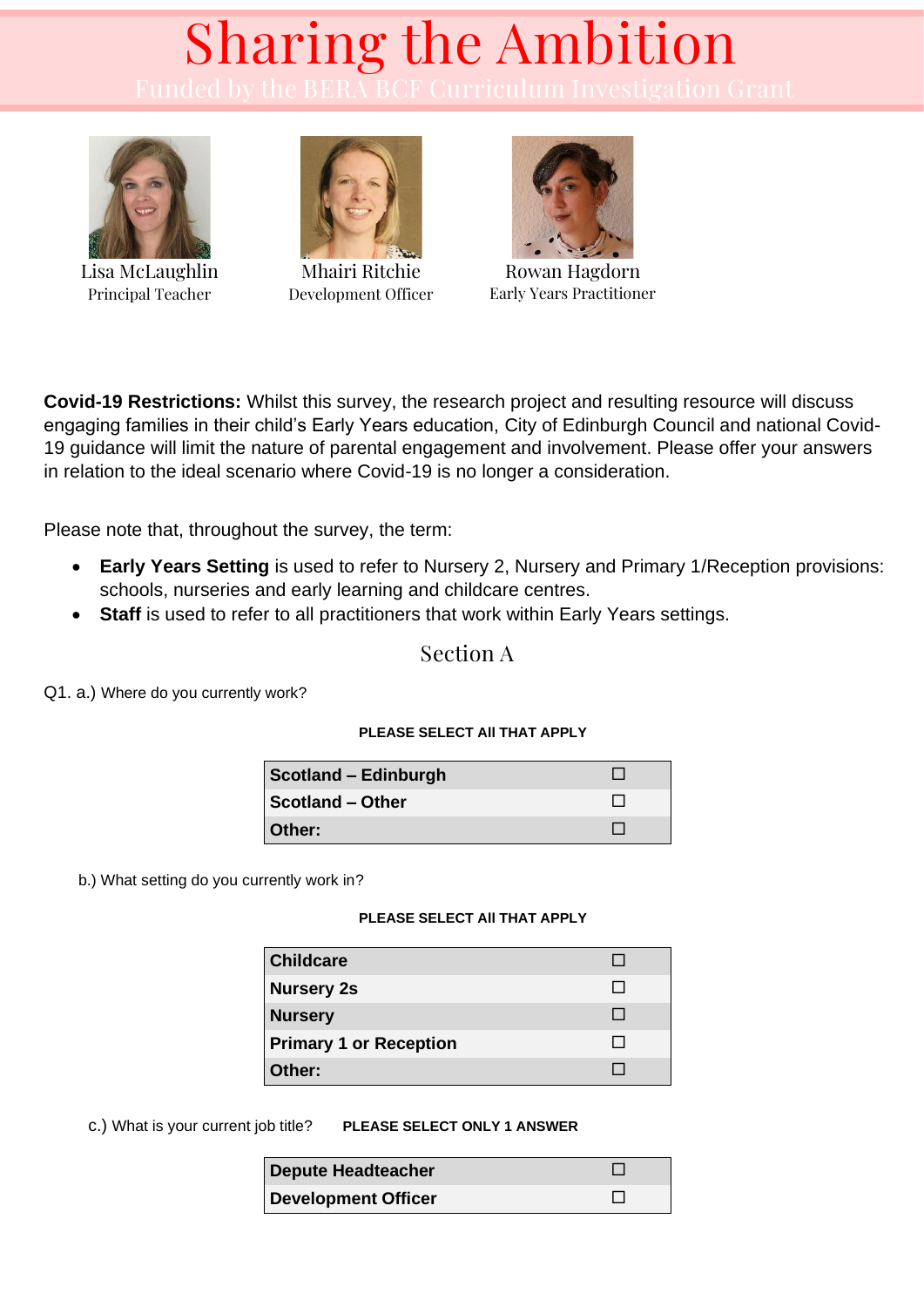| <b>Early Years Assistant</b>      |        |
|-----------------------------------|--------|
| <b>Early Years Officer</b>        | $\Box$ |
| <b>Early Years Practitioner</b>   | $\Box$ |
| <b>Headteacher</b>                | $\Box$ |
| Inspector                         | $\Box$ |
| <b>Principal Teacher</b>          | П      |
| <b>Pupil Support Assistant</b>    | $\Box$ |
| <b>Senior Early Years Officer</b> | $\Box$ |
| <b>Teacher</b>                    | $\Box$ |
| Other:                            |        |

d.) How long have you worked in Education or Childcare?

#### **PLEASE SELECT ONLY 1 ANSWER**

| 1 year or less  |              |
|-----------------|--------------|
| $2 - 3$ years   | $\mathbf{L}$ |
| $4 - 7$ years   | $\mathbf{I}$ |
| $8 - 11$ years  |              |
| $11 - 15$ years |              |
| $15 + years$    |              |

#### Section B

Q1. How confident do you feel in employing a play-based approach to teaching and learning?

#### **PLEASE SELECT ONLY 1 BOX**

| Not at all<br>Confident |  |  |  |  |                               |        | <b>Very</b><br>Confident |
|-------------------------|--|--|--|--|-------------------------------|--------|--------------------------|
|                         |  |  |  |  | 0 1 2 3 4 5 6 7 8 9 10        |        |                          |
|                         |  |  |  |  | and the state of the state of | $\Box$ |                          |

Q2. Which of these statements best describes the **spaces** within your Early Years setting?

#### **PLEASE SELECT ONLY 1 ANSWER**

| My Early Years Setting is                                                       |  |
|---------------------------------------------------------------------------------|--|
| A formal learning environment e.g. a traditional set up of desks<br>and chairs. |  |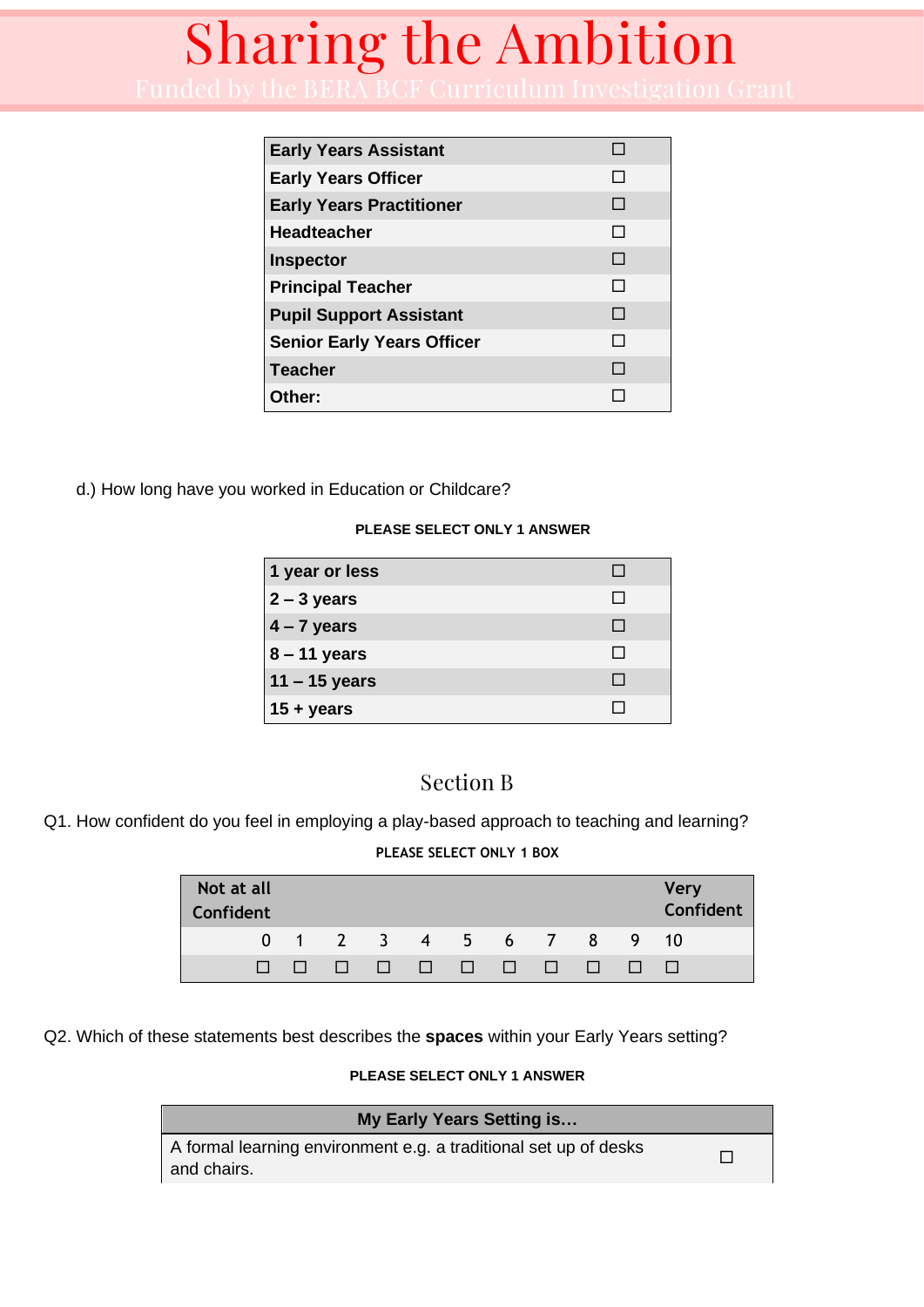| A flexible learning environment e.g. a variety of open-ended<br>spaces and resources (indoors and outdoors). |  |
|--------------------------------------------------------------------------------------------------------------|--|
| A combination of both formal and flexible spaces.                                                            |  |
| Don't know.                                                                                                  |  |

Q3. Which of these statements best describes the **experiences** within your Early Years setting?

#### **PLEASE SELECT ONLY 1 ANSWER**

| Children engage with                                                          |  |
|-------------------------------------------------------------------------------|--|
| Adult-led activities e.g. worksheets, learning carousels & ability<br>groups. |  |
| Child-led activities e.g. free-flow play.                                     |  |
| A combination of adult-led and child-led activities.                          |  |
| Don't know.                                                                   |  |

Q4. Which of these statements best describes the **interactions** within your Early Years setting?

#### **PLEASE SELECT ONLY 1 ANSWER**

| Staff teach through                                                 |  |
|---------------------------------------------------------------------|--|
| Formal inputs with the whole class or ability groups.               |  |
| Observing and extending children's learning in their play.          |  |
| A combination of observations, play interactions and formal inputs. |  |
| Don't know.                                                         |  |

Q5. How familiar are you with the Scottish Government's Realising the Ambition?

#### **PLEASE SELECT ONLY 1 BOX**

| Not at all<br><b>Familiar</b> |                                                                                                                       |  |  |              |                |              | <b>Very</b><br>Familiar |
|-------------------------------|-----------------------------------------------------------------------------------------------------------------------|--|--|--------------|----------------|--------------|-------------------------|
|                               | 0 1 2 3 4 5 6 7                                                                                                       |  |  |              | 8 <sup>7</sup> |              | 9 10                    |
|                               | <u>in di mandan di manda di sebagai di manda di sebagai di manda di sebagai di sebagai di sebagai di sebagai di s</u> |  |  | $\mathbf{1}$ |                | $\mathbf{L}$ |                         |

Q6. Which of these factors would you place as most important in impacting upon children's Early Years education? **PLEASE SELECT ONLY 1 ANSWER**

The **setting's** social, emotional and behavioural environment e.g. child-staff relationship and class dynamics. The **home's** social, emotional and behavioural environment e.g. family-child relationships and family dynamics.  $\Box$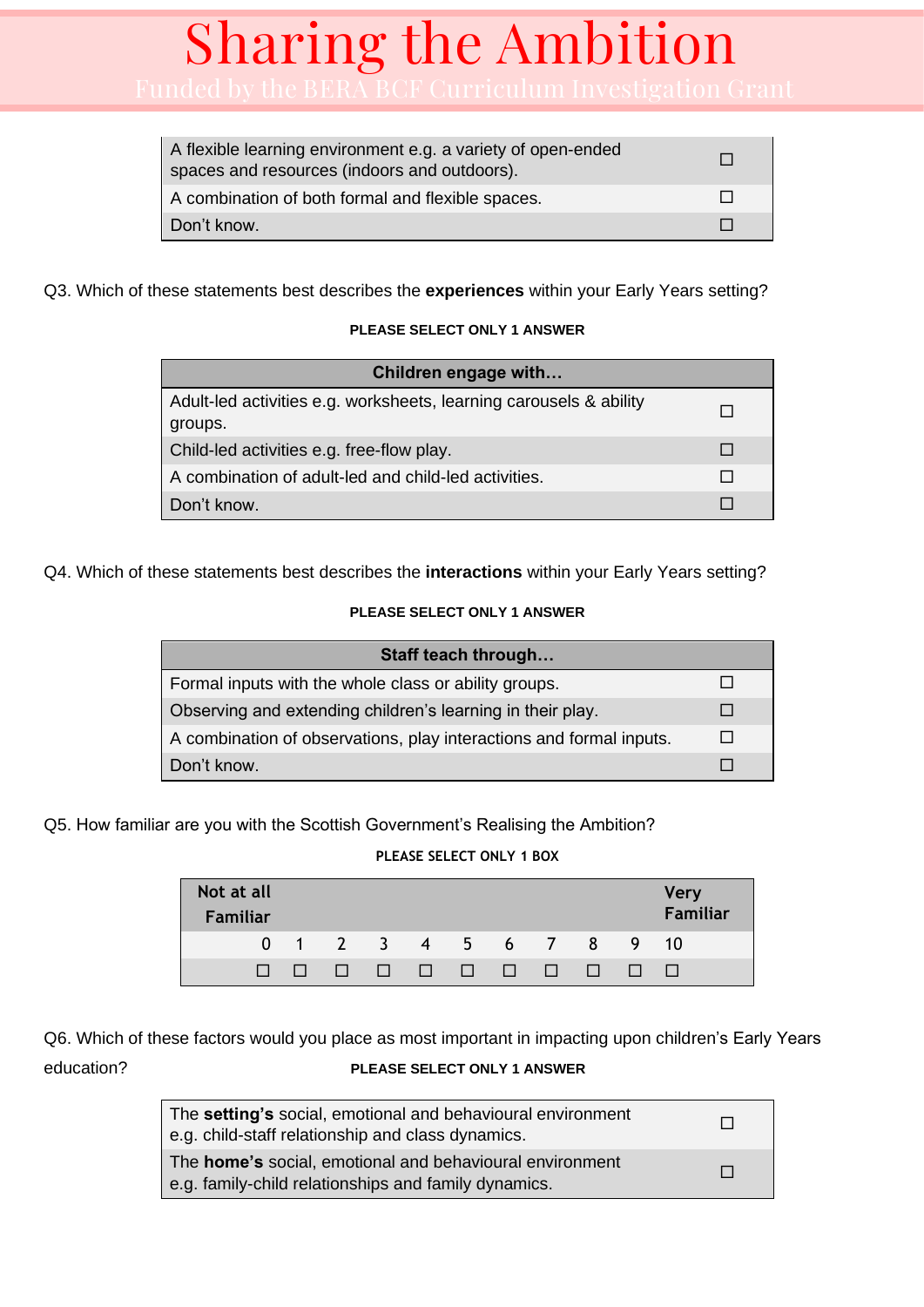| The learning support your child receives at their setting<br>e.g. the quality of the teaching and resources. |  |
|--------------------------------------------------------------------------------------------------------------|--|
| The learning support your child receives at home<br>e.g. the family activities and experiences.              |  |
| Don't know.                                                                                                  |  |

Q7. In what ways would you prefer families to be involved in their child's learning at your Early Years setting? **PLEASE SELECT ONLY 2 ANSWERS** 

| Families involvement with their child's Early Years setting should focus on                                                 |   |  |  |
|-----------------------------------------------------------------------------------------------------------------------------|---|--|--|
| Collaborating with the Community e.g. whole school events such as<br>Mass, themed celebrations, use of community facilities | П |  |  |
| <b>Communicating (Academic)</b> e.g. sharing information about my<br>child's learning, class visits, parents evenings       | П |  |  |
| <b>Communicating (Other)</b> e.g. sharing information about the school, an<br>open door policy with management, newsletters | П |  |  |
| <b>Decision Making</b> e.g. feedback surveys, parent council, parent-led<br>curriculum                                      | П |  |  |
| <b>Family Learning</b> e.g. parent workshops, homework support, shared<br>projects                                          | П |  |  |
| <b>Parenting</b> e.g. linking to community groups, support with attendance,<br>home visits                                  | П |  |  |
| <b>Remote Involvement</b> e.g. text messages, the school website, social<br>media                                           | П |  |  |
| <b>Volunteering</b> e.g. class trips, seasonal fayres, helping in the<br>classroom                                          | П |  |  |

Q8. What strategies does your Early Years setting currently use to facilitate parental engagement/involvement?

#### **PLEASE WRITE YOUR ANSWER BELOW**

Q9. How successful are the strategies your setting currently employs to facilitate parental engagement/involvement?

#### **Not at all Successful Very Successful** 0 1 2 3 4 5 6 7 8 9 10

#### **PLEASE SELECT ONLY 1 BOX**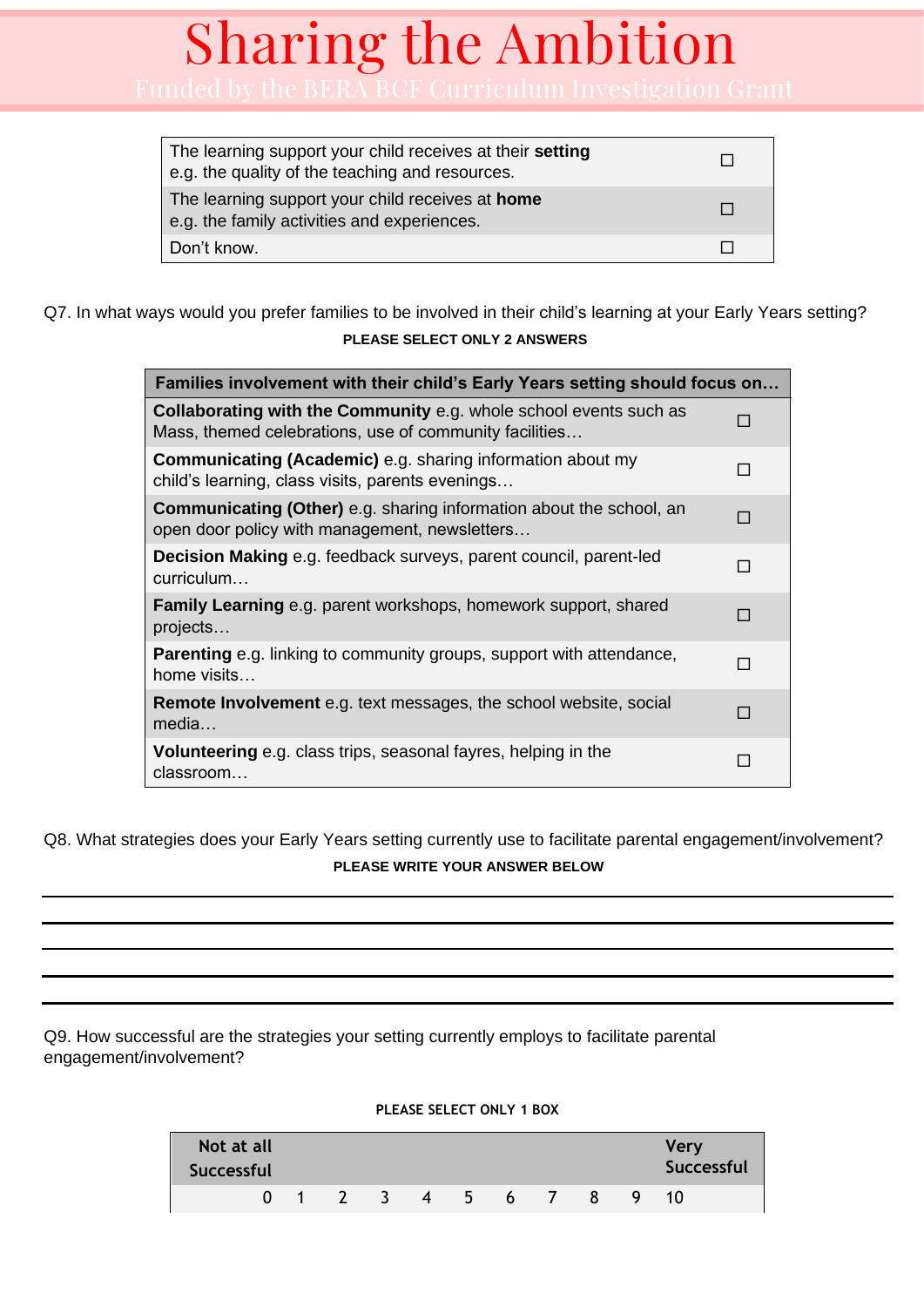

Q10. What strategies would you like to use in your Early Years setting to facilitate parental engagement/involvement?

**PLEASE WRITE YOUR ANSWER BELOW** 

Q11. What barriers/challenges have you experienced when facilitating parental engagement/involvement in your Early Years setting?

#### **PLEASE WRITE YOUR ANSWER BELOW**

Q12. In your setting, would you use a parental engagement and interest policy aimed at putting play at the heart of Early Years' family learning?

#### **PLEASE SELECT ONLY 1 ANSWER**

| <b>Yes</b> |  |
|------------|--|
| <b>No</b>  |  |
| Don't Know |  |

#### **Would you be interested in participating in a follow up (virtual) Focus Group?**

|  | Yes |  | $\Box$ No |
|--|-----|--|-----------|
|--|-----|--|-----------|

If yes, please complete your contact details below:

Name:  $\blacksquare$ 

E-mail Address: **E-mail Address:**